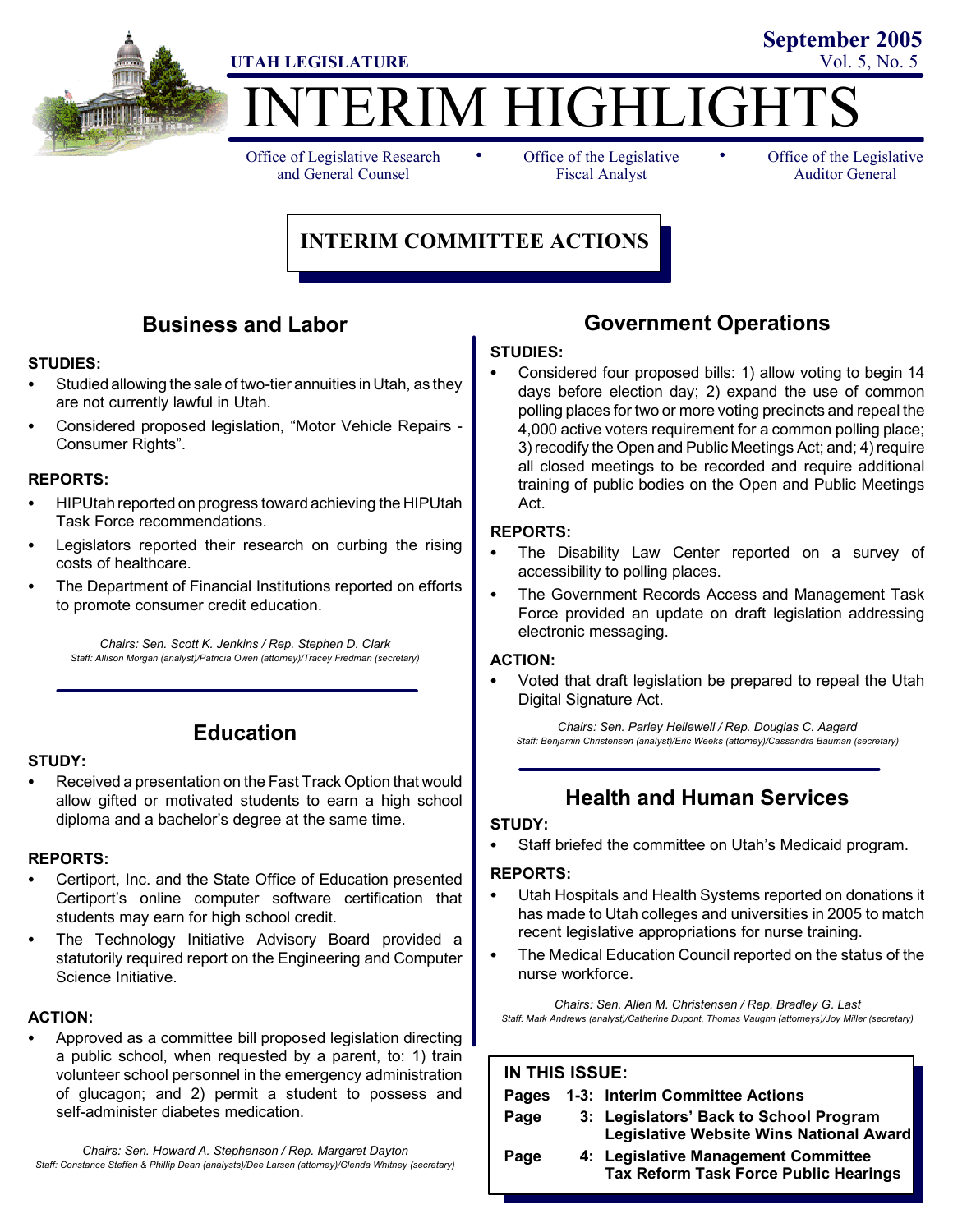# **Judiciary**

- The Utah Medical Association, Utah Hospital Association, and the Utah Trial Lawyers Association discussed admissibility standards in medical malpractice actions for statements by health care providers expressing regret or apology regarding treatment outcomes.
- The Utah State Bar Family Law Section discussed the waiver of the 90-day waiting period for couples who attend the mandatory divorce education course for divorcing parents.

#### **ACTION:**

Adopted draft legislation "Marriage Preparation Education," as a committee bill.

*Chairs: Sen. David L. Thomas / Rep. James A. Ferrin Staff: Jerry Howe (analyst)/Esther Chelsea-McCarty (attorney)/Cassandra Bauman (secretary)*

# **Law Enforcement and Criminal Justice**

#### **STUDIES:**

- Explored potential cost savings and recidivism rates in contracted corrections programs.
- Studied issues related to criminal background checks in the Department of Public Safety's Bureau of Criminal Identification.

#### **REPORT:**

The Department of Corrections provided a statutorily required report on the housing of state inmates in county jails, including numbers and costs.

#### **ACTION:**

Appointed a Dispatch Services Subcommittee to study whether the state should provide dispatch services for state agencies in Tooele, Davis, Weber, Morgan, Summit, and Wasatch counties by using the state's equipment.

*Chairs: Sen. D.C. Buttars / Rep. DeMar "Bud" Bowman Staff: Stewart Smith (analyst)/Susan Creager Allred (attorney)/Wendy Bangerter (secretary)*

### **Natural Resources, Agriculture, and Environment**

#### **STUDY:**

Discussed the status of Colorado River water rights that have been granted to state municipalities.

#### **REPORTS:**

- The Energy Policy Working Group provided a progress report.
- The Department of Natural Resources reported on its use of the \$2,000,000 appropriation it received in the 2005 General Session to improve the state's watersheds.
- The Public Lands Policy Coordination Office, created in May 2005, reported on its operations.

#### **ACTION:**

Requested legislation implementing the recommendations of the Water Development Financing Task Force on financing the proposed Lake Powell pipeline and Bear River system projects.

*Chairs: Sen. Thomas V. Hatch / Rep. Roger E. Barrus Staff: Brian Allred (analyst)/John Fellows & Emily Brown (attorneys)/Joy Miller (secretary)*

# **Political Subdivisions**

#### **REPORTS:**

- The Quality Growth Commission discussed the relationship between land conservation and economic development, and also the proposal for use of the LeRay McAllister Critical Land Conservation Fund.
- Utah's seven AOGs (Associations of Governments) presented the annual report of their purposes and services.
- A subcommittee of the Tax Reform Task Force reported on its discussions regarding proposed changes to redevelopment agency statutes.
- Discussed coordination between school districts and municipalities in siting new schools.

*Chairs: Sen. Carlene M. Walker / Rep. Brad L. Dee Staff: Joseph Wade (analyst)/Robert Rees (attorney)/Wendy Bangerter (secretary)*

# **Public Utilities and Technology**

#### **STUDY:**

Reviewed legislation creating a legislative commission to study how international treaties affect the Legislature's ability to regulate, and Utah's involvement with, international trade.

#### **REPORTS:**

- The Energy Policy Working Group reported on progress in creating a state energy policy in the areas of energy development, transmission, conservation, and governmental organizations.
- The Governor's new energy director, Dr. Laura Nelson, provided an outline of her assignments and activities.

#### **ACTION:**

Adopted draft legislation, "Notice Requirements For Budget Transfers From Utility Funds," as a committee bill.

*Chairs: Sen. Gregory S. Bell / Rep. Sheryl L. Allen Staff: Richard North (analyst)/Christopher Parker (attorney)/Phalin Flowers (secretary)*

# **Revenue and Taxation**

#### **REPORTS:**

- The Tax Reform Task Force reported that its four working groups have adopted recommendations for possible changes to the sales and use tax, individual income tax, corporate franchise and income tax, property tax, and other taxes.
- The Utah State Tax Commission reported on the design of the Utah Individual Income Tax Return and various tax administration issues.

#### **ACTION:**

Adopted draft legislation, "Tax on Insurance Premiums," as a committee bill.

*Chairs: Sen. Curtis S. Bramble / Rep. Wayne A. Harper Staff: Bryant Howe & Phillip Dean (analysts)/Rebecca Rockwell & Angela D. Oakes (attorneys) Phalin Flowers (secretary)*

**STUDIES:**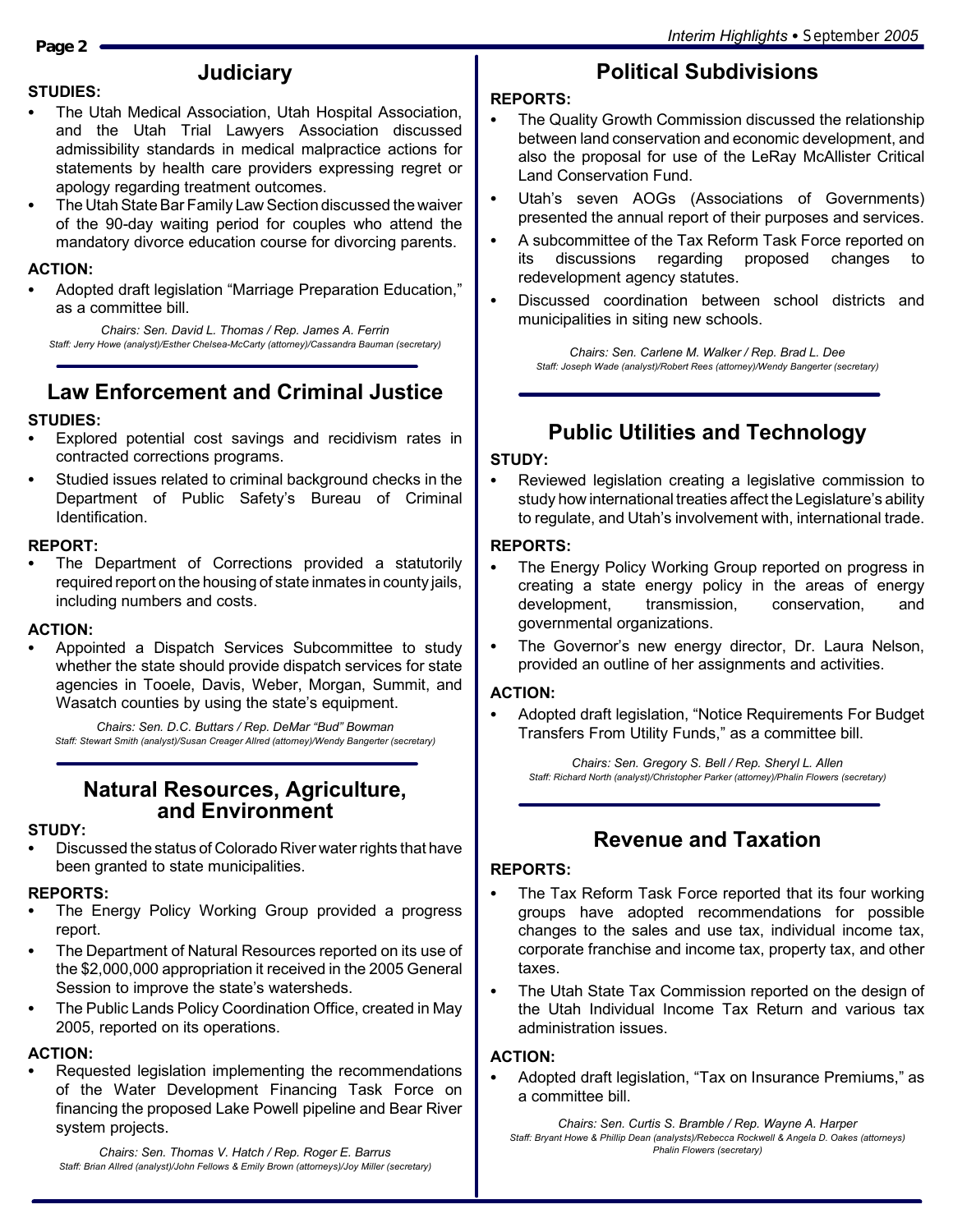## **Transportation**

#### **STUDY:**

Reviewed proposed Transportation Commission rules regarding: 1) a prioritization process for new transportation capacity projects; and 2) partnering with local governments to help finance state highway improvements through matching local funds.

#### **REPORTS:**

- The Utah Department of Transportation (UDOT) reported on performance measures used to evaluate UDOT's effectiveness in meeting its four strategic objectives.
- UDOT reported on the planned closure of the Lake Powell Ferry, including discussions with parties opposing the closure.

#### **ACTION:**

Approved draft legislation, "Uninsured Motorist Identification Database Program Amendments," as a committee bill.

*Chairs: Sen. Sheldon L. Killpack / Rep. Joseph G. Murray Staff: Mark Steinagel (analyst)/Shannon Halverson (attorney)/Tracey Fredman (secretary)*

## **Workforce Services & Community and Economic Development**

#### **STUDIES:**

- Reviewed the transition of the state's energy, tourism, and business development functions from their previous locations in state government to the new Governor's Office of Economic Development.
- Considered the Department of Community and Culture's proposed legislation for the 2006 General Session.

#### **REPORT:**

The Utah Defense Alliance reported regarding the use and impact of distributed monies related to military installation projects.

> *Chairs: Sen. John W. Hickman / Rep. David N. Cox Staff: Art Hunsaker (analyst)/Jim Wilson (attorney)/Glenda Whitney (secretary)*

# **UTAH LEGISLATORS' BACK TO SCHOOL PROGRAM**

Bring civics to life in the classroom? Yes, students pay attention to the political process when Utah legislators listen and let them know their ideas count!

Students receive hands-on experience with legislators via mock sessions, simulated public hearings, informal discussions, or drafting bills — learning how each person is responsible for participating in and strengthening our government.

This year-round program is designed to teach future voters and leaders about pressure, negotiation, and compromise — basic components of representative democracy in forming public policy.

Utah legislators were welcomed into classrooms again this year, beginning the week of September 19-23 to participate with students in this vital civic education program.

Utah's legislators give many hours to this program; Utah has placed in the top three states for legislator participation in America's Legislators Back to School Program for three straight years. They continue to reach out and let future voters and leaders know that their ideas count, while helping teachers enhance learning and meet objectives of the state's core curriculum.

For more information, visit Utah Legislators' Back to School Program Web site:

http://le.utah.gov/lrgc/backtoschool.htm

## **UTAH LEGISLATURE'S WEB SITE RECEIVES NATIONAL AWARD**

The Utah Legislature Web site (le.utah.gov) received the 2005 National Conference of State Legislatures (NCSL) Online Democracy Award. Utah's Legislative Web site was recognized as best in the nation for making democracy user-friendly.

Utah is the first state to receive this award and was selected for outstanding achievement in the use of design, content, and technology to bring democracy closer to the citizens of Utah. Of specific note is its use of RSS feeds and audio/video streaming of legislative activity.

The design is simple and effective for user navigation.

NCSL recognized the Utah Legislature Web site as an example for other legislatures to follow in using Web technology to deliver public information to their constituents. Accepting the award at the 2005 NCSL Annual Meeting & Exhibition on behalf of the Utah Legislature were Mike Christensen, Director, and Mark Allred, IT Manager, both of the Office of Legislative Research and General Counsel.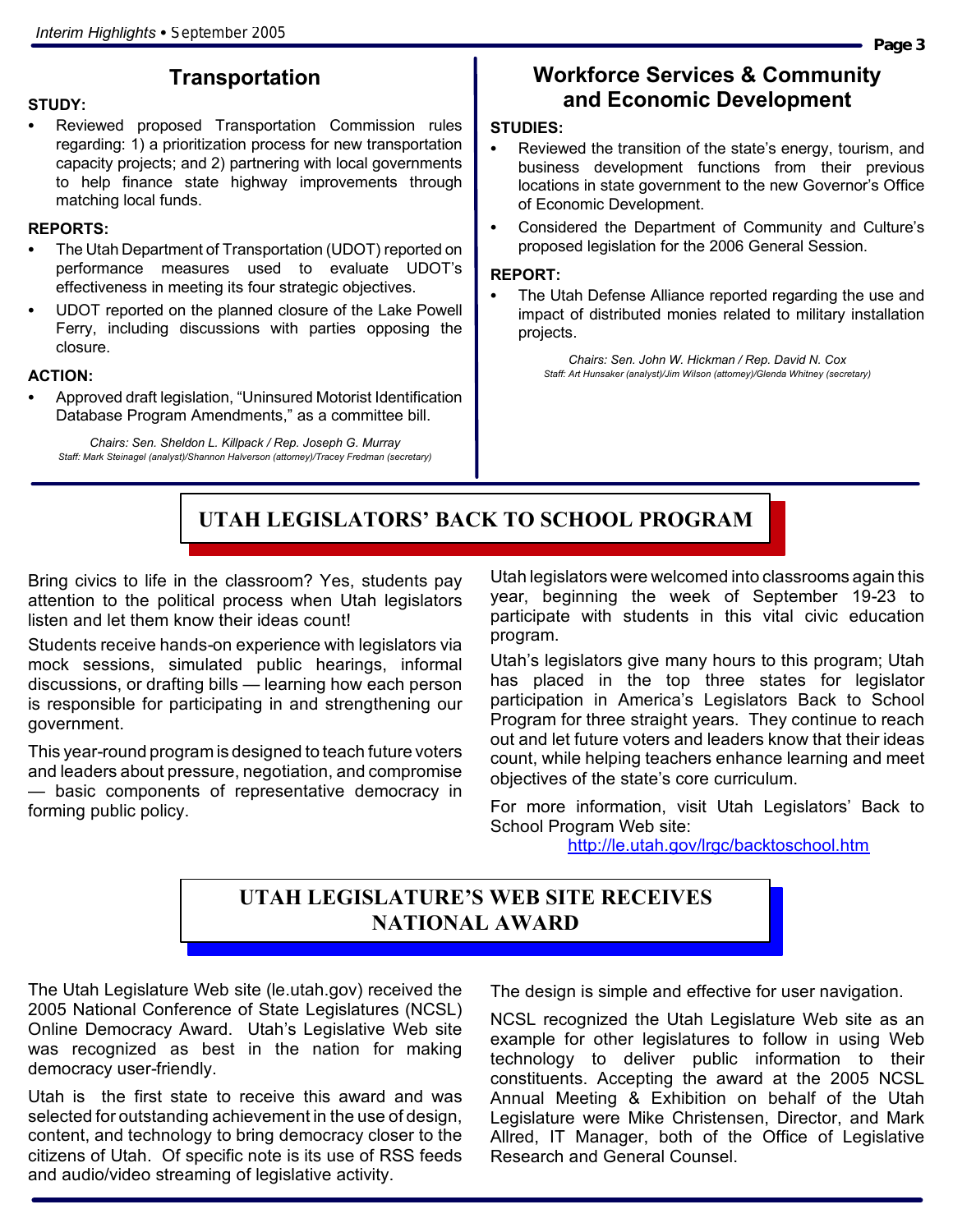#### **LEGISLATIVE MANAGEMENT COMMITTEE**

#### **ACTIONS:**

- Approved requests from the Law Enforcement and Criminal Justice Interim Committee: 1) to create a Dispatch Services Subcommittee to study whether the state should provide dispatch services for state agencies in Tooele, Davis, Weber, Morgan, Summit, and Wasatch counties by using the state's equipment; and 2) to add the privatization of prisons and related treatment programs to the committee's study items.
- Approved a request from the Native American Legislative Liaison Committee to meet with the leaders of the Paiute Tribe in Cedar City on November 4, 2005. The meeting will be scheduled so that where possible some committee members may complete their travel without an overnight stay.
- Approved a request from the Higher Education Appropriations Subcommittee for a meeting September 22, 2005 regarding improving the success of students in higher education.
- Approved a request from the Commerce and Revenue Appropriations Subcommittee for a meeting on October 27, 2005 to address: 1) progress concerning e-REP; performance measures; using kindergarten spending for the child care match; and 2) larger appropriation items expected in the upcoming General Session.



**Office of the Legislative Fiscal Analyst** House Building, Suite W310 · Salt Lake City, UT · 84114 (801) 538-1034

**Office of the Legislative Auditor General** House Building, Suite W315 • Salt Lake City, UT • 84114 (801) 538-1033

For more information about legislative activities, contact one of the legislative offices or visit our website at: www.le.utah.gov

*Editors: Susan Creager-Allred & Stewart Smith Editors: Susan Creager Allred & Stewart E. Smith*

#### **TAX REFORM TASK FORCE PUBLIC HEARINGS SCHEDULE**

**Salt Lake City** - October 19 at 5:30 p.m. House Building State Capitol Complex

**Vernal** - October 25 at 12:00 pm Western Park 300 E. 200 S.

**Price** - October 25 at 6:00 pm County Commission Chambers 120 E. Main

**Provo** - October 26 at 6:00 pm Dixon Middle School 750 W. 200 N.

**Cedar City** - October 27 at 12:00 pm Cedar City Chambers at Old Post Office 10 N. Main

**St. George** - October 27 at 6:00 pm County Commission Chambers 197 E. Tabernacle St.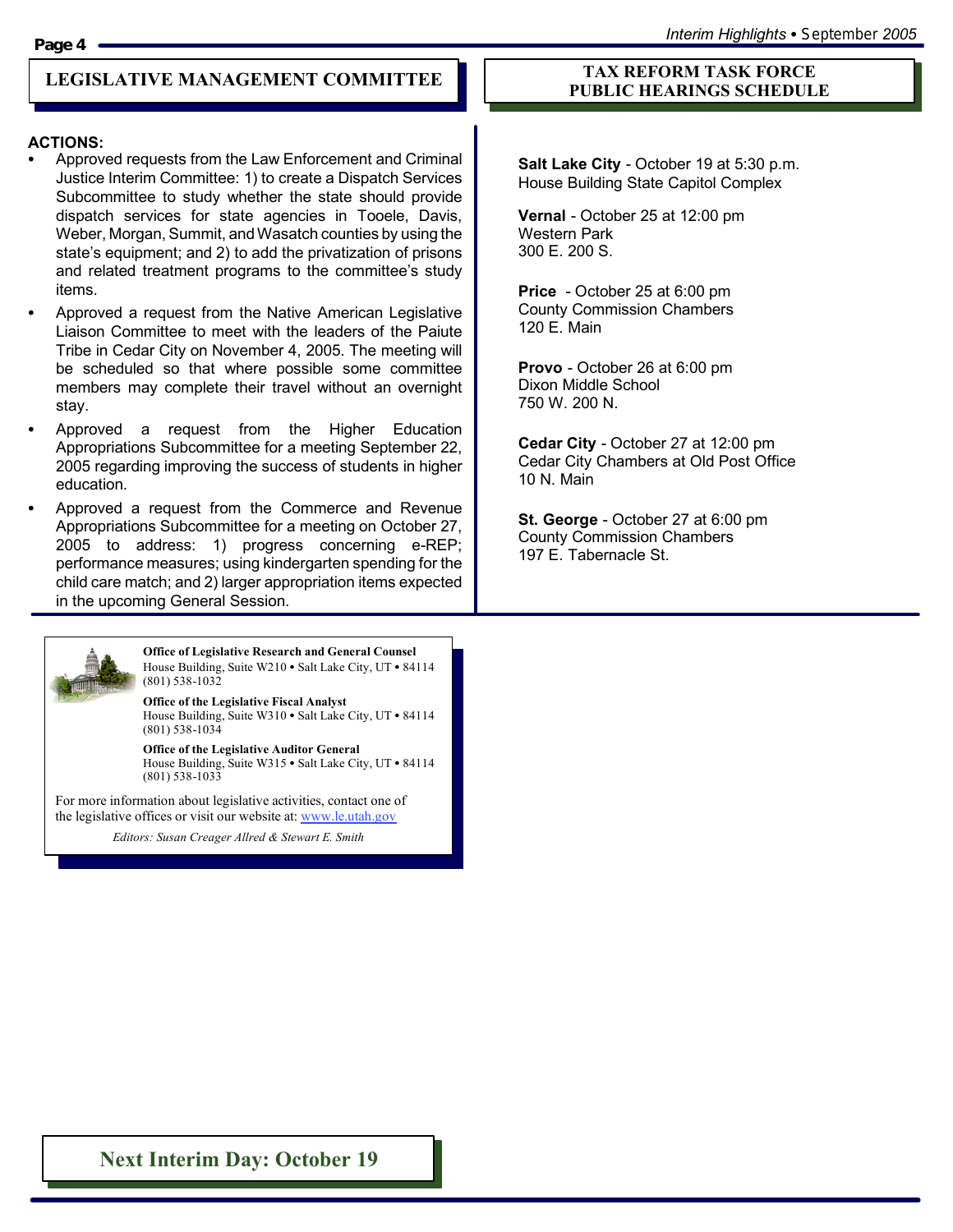

# FISCAL HIGHLIGHTS

DIRECTOR

# **EXECUTIVE APPROPRIATIONS COMMITTEE**

CO-CHAIRS:

SENATOR LYLE HILLYARD - REPRESENTATIVE RON BIGELOW

**Report:** Federal Funds

**Summary:** Sophia DiCaro, Governor's Office of Planning and Budget, presented the list of federal fund grant applications since the July EAC meeting. The listing shows two new applications and 11 reapplications that require action by the EAC, 17 applications that have been approved by the Governor, and the tracking of 393 outstanding federal fund grants.

**Committee Action:** The committee approved the 13 applications to continue through the application process.

#### **Staff Contact:** Spencer Pratt

**Report:** Report on computers in the schools and value of current state surplus program that provides computers

**Summary:** State law and administrative rule both encourage state agencies to donate their surplus information technology directly to schools and persons with disabilities. The Surplus Property program honors all requests from public schools for computers and components. Many requests come through agencies that declare the equipment as surplus. Some requests come directly to the Surplus Property program from schools outside the Wasatch Front. More needs to be done to make rural schools aware of the program. Most donations are in the Salt Lake, Davis, and Weber County school districts. Donations to persons with disabilities are accomplished directly through the Department of Human Services.

Surplus computer donations to schools are down from the previous year. Schools are becoming increasingly concerned about the cost of maintaining and upgrading used equipment and are therefore accepting less. The Surplus Property program has no testing capability to determine the condition or configuration of each unit. Moreover schools are reluctant to accept equipment they may have to dispose of. New EPA requirements require the payment of a disposal fee and transportation of the surplus equipment to an out-of-state recycling location (since no e-waste recyclers exist in Utah).

**Report:** Jail Contracting, Jail Reimbursement and the Core Rate – An In-depth Budget Review

**Summary:** Senator Thomas, Chair of the Executive Offices and Criminal Justice Appropriation Subcommittee explained the prison housing shortage and the findings of the subcommittee hearings. Housing is already nearing operational capacity of 6,299 during the first quarter of the new fiscal year. Millard County withdrew its plans to build a jail and offer 100 beds to the State. The subcommittee has developed three possible recommendations:

- The Core Rate Committee and the Legislature should include depreciation and other "indirect" costs in the core rate.
- The Department should request 110 percent of the estimated number of days for Jail Reimbursement when it presents it budget request.
- The Legislature should remove references to the funding of medical and transportation costs regarding Jail Reimbursement.

The Core rate was discussed. Jail bed days are funded at the full core rate of \$42.32. Jail Reimbursement bed days receive 70 percent of the core rate. Since estimates of inmate counts have been low, funding has been insufficient. The average payment has been between 55 and 65 percent of the core rate. The Legislative Auditor General is currently doing an audit of Jail Reimbursement. This report is expected in January 2006.

**Staff Contact:** William Greer

**Report:** Public Education – Improving Reading Proficiency

**Summary:** The Legislature passed S.B. 230 "Reading Achievement Program" during the 2004 General Session. The Legislation created the K-3 Reading Improvement Program which aims to achieve the state's goal of having all third graders reading at or above grade level. Implementation of this program required school districts and charter schools to submit a reading improve-

*(Continued on page 2)* 

**Staff Contact:** Steve Allred

#### **U PCOMING A PPROPRIATION S UBCOMMITTEE M EETINGS**

- Executive Offices and Criminal Justice October 18, 2005 9:00 W105 State Capitol Complex (Contact Gary Ricks)
- Higher Education November 10, 2005 Proposed Meeting (Contact Spencer Pratt) \*\* Please Note the Date Change \*\*

• Commerce and Revenue October 27, 2005 8:30 Workforce Services Building in American Fork (Contact Stan Eckersley)